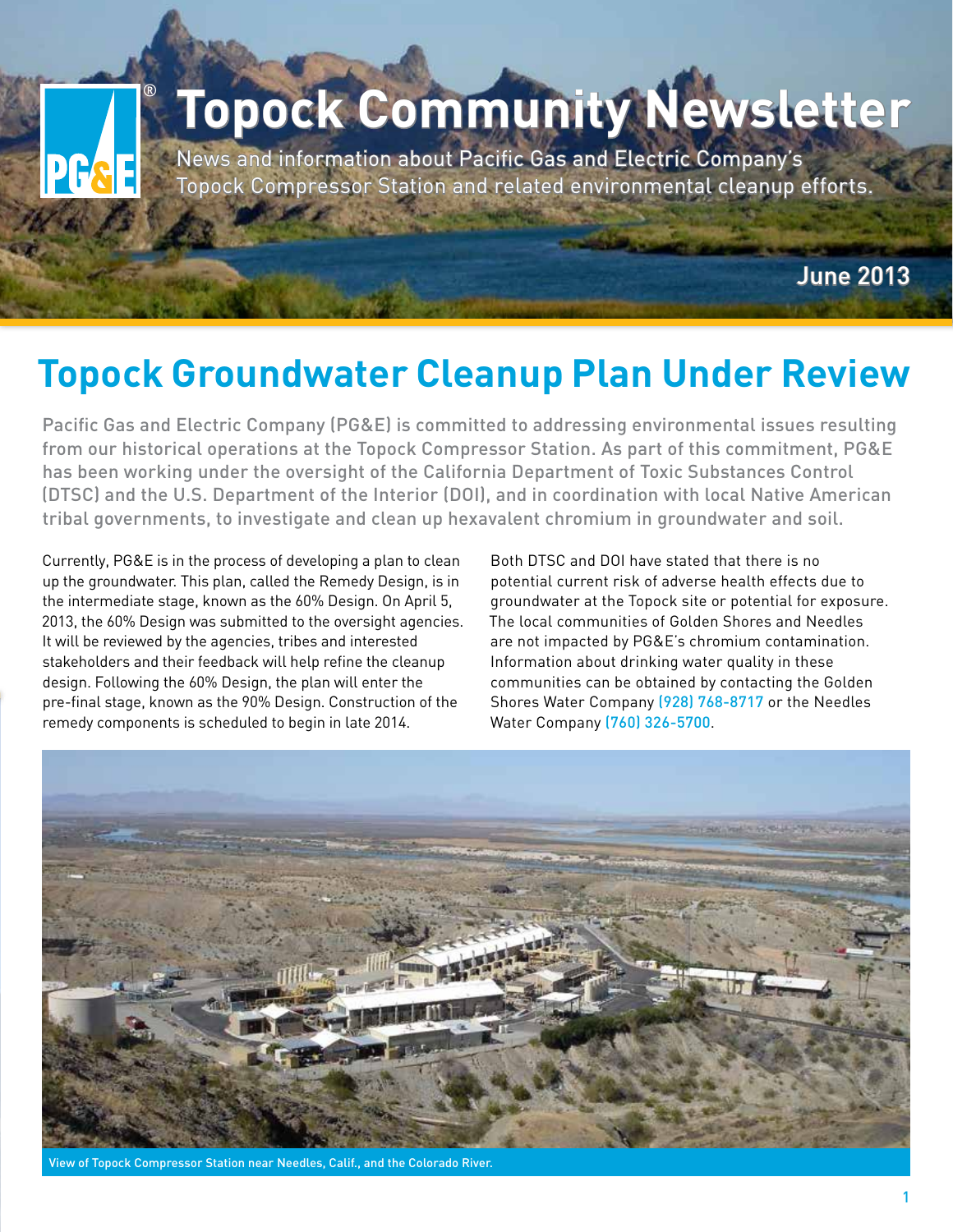

#### **How will the groundwater cleanup work?**

The groundwater cleanup method selected by federal and state regulators is a well-proven technology known as "In-situ Treatment with Fresh Water Flushing." The in-situ process starts by injecting a food-grade material (such as grain alcohol) into affected groundwater to stimulate the growth of naturally occurring bacteria within the soil. The growth cycle of the bacteria creates conditions that convert hexavalent chromium to trivalent chromium, a naturally abundant substance. Once converted, trivalent chromium leaves the groundwater and becomes part of the surrounding soil. This cleanup technology has been used at numerous sites throughout the United States.



Levels in Groundwater (Underground).

#### **About the Topock Compressor Station**

PG&E's Topock Compressor Station is located in eastern San Bernardino County, about 15 miles southeast of Needles, California just west of the Colorado River. Since 1951, the Station has compressed natural gas for transportation through pipelines to PG&E's service area in central and northern California. As natural gas is compressed, its temperature increases and it needs to be cooled.

From 1951 to 1964, cooling water containing a corrosionpreventing substance with chromium compounds was disposed adjacent to the compressor station, consistent with industry practices of the time. Later, the water was treated to remove the chromium before disposal. PG&E discontinued the use of hexavalent chromium at the station many years ago.

Over time, the hexavalent chromium seeped into the groundwater and created a zone of contamination, known as a plume. Groundwater impacts have been defined based on detailed investigation. Those impacts are localized and do not extend north of National Trails Highway or across the Colorado River.

#### **Soils Cleanup Plan**

PG&E is also working with DTSC and DOI in planning work to further investigate soils at and adjacent to the compressor station. The soils work plan will assess impacts to soils or sediment that may have resulted from PG&E's historical operations. The work plan is currently undergoing regulatory review. DTSC will be preparing a draft Environmental Impact Report (EIR) for public comments prior to the investigative work. Circulation of the draft EIR is anticipated in late 2013.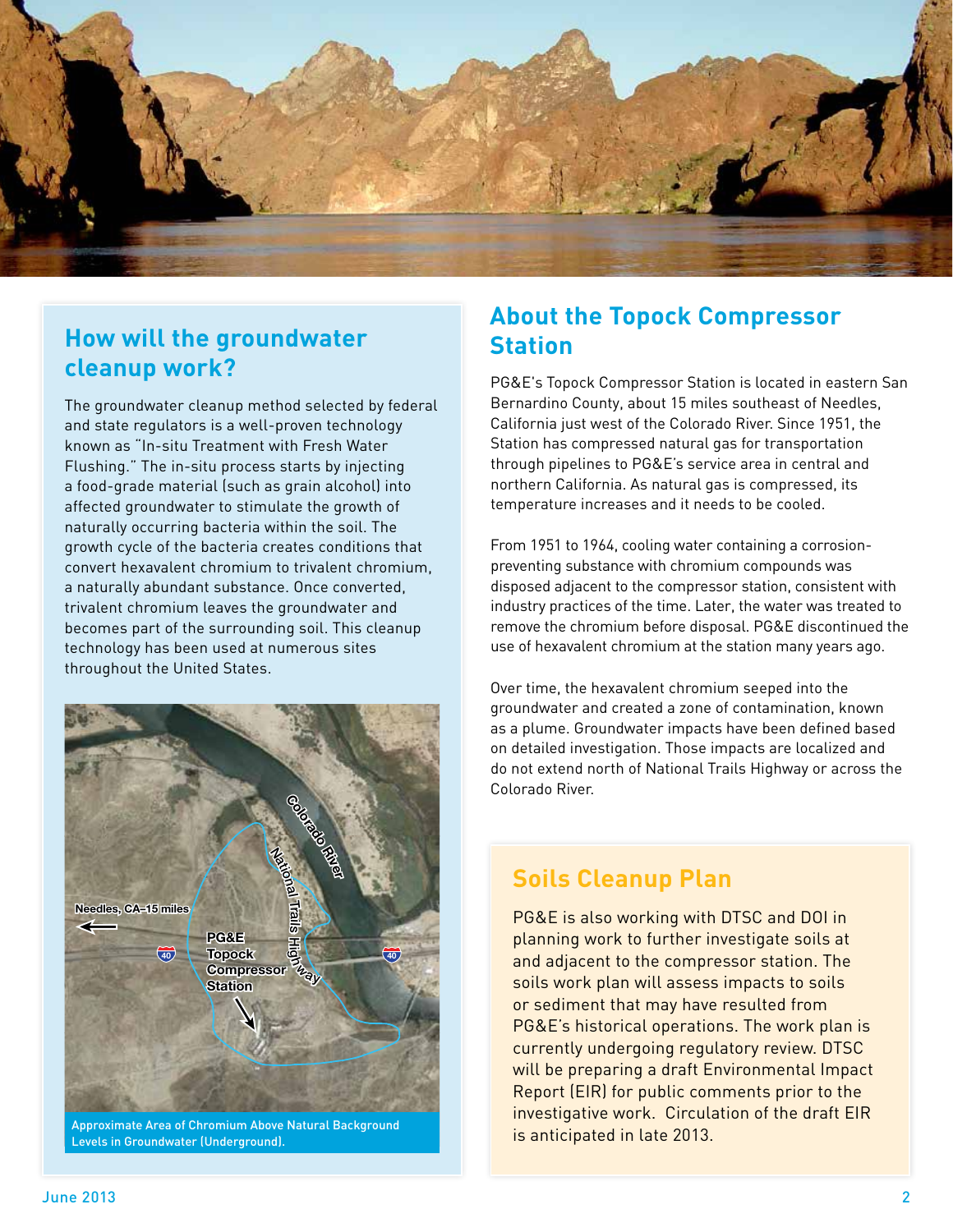

#### **PG&E Sponsoring Construction and Maintenance of Local Playground**

PG&E is providing support to two local mothers in their effort to build a new playground in the Topock/ Golden Shores community.

Recognizing the need for recreational opportunities for children in the area, local residents Autumn Boyle-Robinson and Rebecca Vaughn worked with the Kiwanis (Noon) Club of the Colorado River to begin fundraising for Project Playground last year. By October, the two hope to have built a new playground on a one-acre site located at Tule Drive and Golden Shores Parkway, adjacent to the Topock Elementary School.

PG&E is a primary sponsor in the effort, which is receiving double matching funds from the BHHS Legacy Foundation, a charitable foundation supporting community-based improvements in health. Several other local companies have also contributed funds.

"I'm honored to be a part of this incredible project and am extremely proud of PG&E's support for the community," said Chris Smith, Senior Environmental Inspector for PG&E. "My hat's off to Autumn and Rebecca, who are the driving force behind Project Playground on top of everything else they do for the community."

In addition to providing funding for the project, PG&E personnel from the Compressor Station, along with cleanup contractor CH2M Hill, have volunteered to provide long-term operations and maintenance support for the playground. This support is a joint effort between PG&E and Topock Unified School District Superintendent John Warren.

Donations for Project Playground can be sent to P.O. Box 996, Topock, AZ., 86436 (please make checks payable to Kiwanis/ Project Playground).



Future home of Project Playground, adjacent to Topock Elementary School.